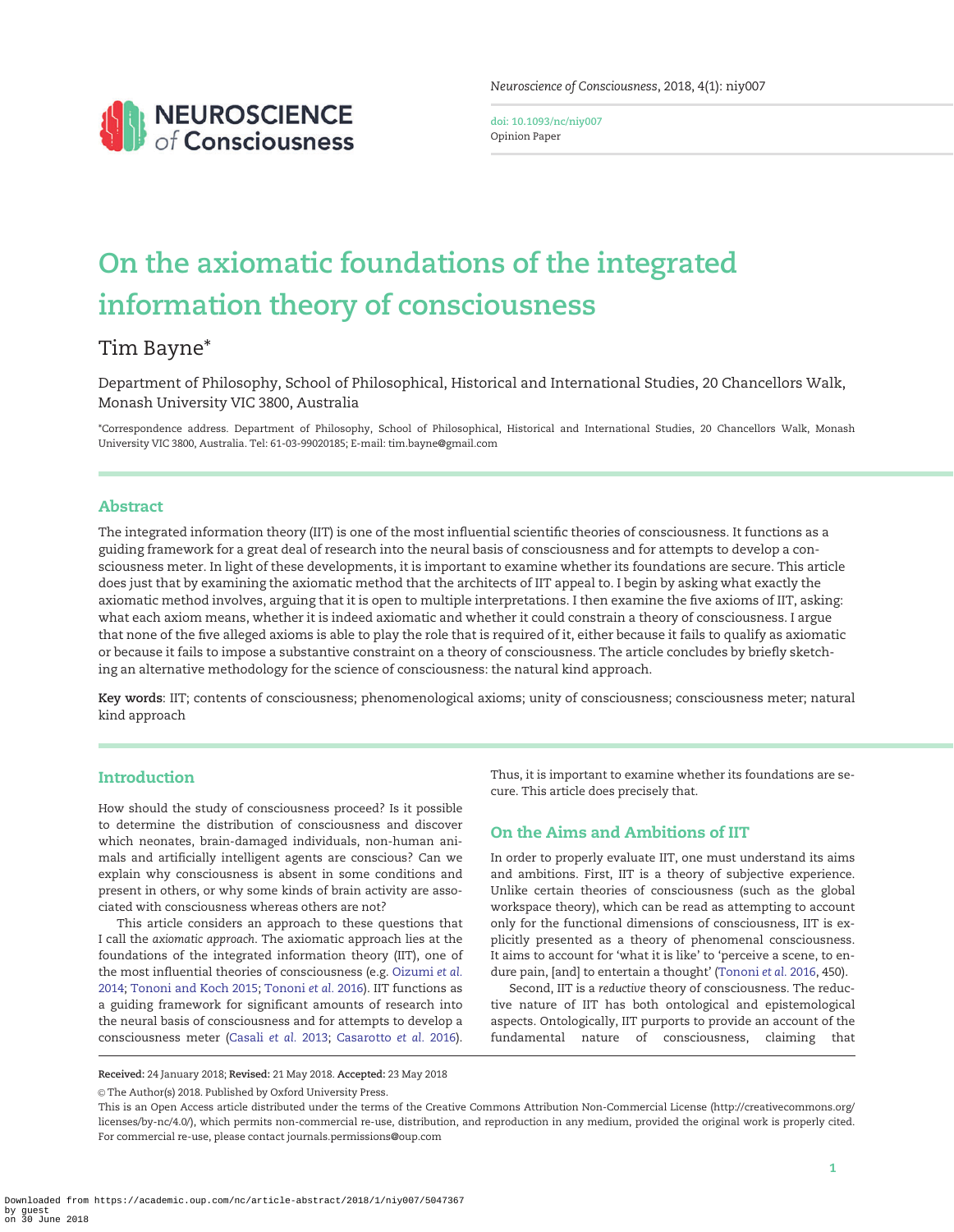consciousness is integrated information. Epistemologically, the architects of IIT claim that it 'addresses the hard problem of consciousness in a new way' (Tononi et al. 2016, 450).

Third, IIT aspires to be a comprehensive theory of consciousness. IIT isn't just a theory of consciousness as it occurs in (say) neurotypical, adult, human beings, but instead purports to provide an account of consciousness as it might occur in infants, brain-damaged patients, non-human species and machines. This facet of IIT is a direct consequence of the fact that it is ontologically reductive, for if—as its advocates claim consciousness just is integrated information, then any system with integrated information must be conscious and any conscious system must exhibit integrated information.

## The Axiomatic Method

Some theories of consciousness are justified on the basis of a 'bottom-up' approach, in which one 'starts from the brain and asks how it could possibly give rise to experience' (Tononi et al. 2016, 450). Tononi et al. reject this approach on the grounds that it cannot deliver a general theory of consciousness. (In a nutshell, their worry seems to be that any attempt to construct a general theory of consciousness by looking at the neural basis of human experience must assume that the physical and behavioural correlates of human consciousness apply more widely (e.g. to other animal species and machines), and that no such assumption could be justified.) Instead, they argue, we should adopt a 'top-down' approach to consciousness. Here, one begins with the 'essential phenomenal properties of experience, or axioms, and infers postulates about the characteristics that are required of its physical substrate' (Tononi et al. 2016, 450). I will shortly consider the five axioms that Tononi et al. appeal to, but let us first reflect on the axiomatic approach itself.

There are three elements to consider in evaluating the axiomatic approach. First, there are the axioms themselves. Second, there is the relationship between the axioms and the postulates of IIT. Third, there is the question of what contribution its axiomatic foundations are meant to make to the overall epistemic status of IIT.

Let us begin with the notion of an axiom. An 'axiom', as the term is used in IIT, is a thesis about the subjective nature of consciousness that is self-evidently essential to consciousness. [Tononi and Koch (2015, 5): 'Ideally, axioms are essential (apply to all experiences), complete (include all the essential properties shared by every experience), consistent (lack contradictions) and independent (not derivable from each other).'] Axioms are not merely guiding hypotheses that might be jettisoned at a later date should they turn out to be unwarranted. Instead, they are bedrock principles: 'axioms are self-evident truths about consciousness—the only truths that, with Descartes, cannot be doubted and do not need proof' (Oizumi et al. 2014, 2). The idea seems to be that if a thesis is a genuine axiom, then its truth must be evident to any conscious creature who is able to understand it and has subjected it to serious reflection. The fact that there are reasonable individuals who, having reflected on a thesis, fail to find it compelling, not only provides evidence that it's not axiomatic but arguably makes it the case that it isn't axiomatic. After all, any number of claims about consciousness might strike someone as self-evidently true. What matters is whether the truth of the relevant thesis is regarded as self-evident within the community of consciousness researchers.

Let us turn now to the idea that the axioms are essential to consciousness. Here, it is important to recognize that IIT aims to provide a comprehensive theory of consciousness. Thus, in order to count as an axiom a thesis must describe a subjective feature of consciousness that applies not only to neurotypical adult members of our own species but to any possible subject of consciousness, including infants, brain-damaged individuals, non-human animals and artificially intelligent agents. As we will see, the unrestricted nature of an axiom imposes a serious burden on any attempt to establish the axiomatic status of a claim.

It is important to recognize that within IIT axioms are sharply distinguished from postulates. Postulates are defined as 'assumptions, derived from axioms, about the physical substrates of consciousness (mechanisms must have causal power, be irreducible, etc.), which can be formalized and form the basis of the mathematical framework of IIT' (Oizumi et al. 2014, 4). The axioms provide the starting point for IIT, but it is the postulates that provide IIT with its content. The key question is how the transition from axioms to postulates is understood within IIT.

On the most natural reading of the IIT literature, the relationship between axioms and postulates is deductive. On this view, the truth of the postulates can be shown to follow from the axioms with necessity in much the way in which certain geometrical theses follow from Euclid's axioms. This interpretation of IIT is suggested by multiple passages. For example, we are told that in IIT the axioms are 'formalized' into postulates (Oizumi et al. 2014, 1); that IIT 'translates' the axioms into postulates (Oizumi et al. 2014, 2) and that the postulates are 'derived' from the axioms (Oizumi et al. 2014; Tononi et al. 2016) states that.

Despite these passages, however, it is possible that the architects of IIT have a non-deductive conception of the relationship between the axioms and the postulates. One possibility is that the relationship between the axioms and the postulates is to be understood abductively—that is, it takes the form of an inference to the best explanation (Lipton 2004). On this view, the axioms are analogous to an observation (e.g. that the streets are wet), and the postulates are warranted in the way in which an abductive explanation of that observation (e.g. 'It rained last night') is warranted. Thus understood, the postulates would be taken to provide only one of several possible explanations for the axioms, and the inference from the axioms to the postulates would need to appeal to external (non-axiomatic) considerations in just the way in which the inference from 'The streets are wet' to 'It rained last night' does. (By way of contrast, no such external considerations would be needed on the deductive account.)

Although the abductive account is far more plausible than the deductive one, it is doubtful whether the abductive interpretation captures IIT as it has been presented in the literature to date. For one thing, if the inference from axioms to postulates has been understood abductively, then it is unclear why this transition has been described in terms of 'formalization', 'translation' or 'derivation'. After all, such terms are not used to describe other abductive inferences, such as the transition from 'The streets are wet' to 'It rained last night'. Second, if the relationship between axioms and postulates is understood abductively, then one would need to show not only that the postulates of IIT account for the axioms, but also that they provide a better account of the axioms than competing accounts do. However, the IIT literature makes no attempt to show that IIT does provide the best of the available explanation for the axioms—indeed, other possible explanations of the axioms aren't even considered.

I will leave it to the advocates of IIT to clarify the relationship between the axioms and the postulates. Here, I will assume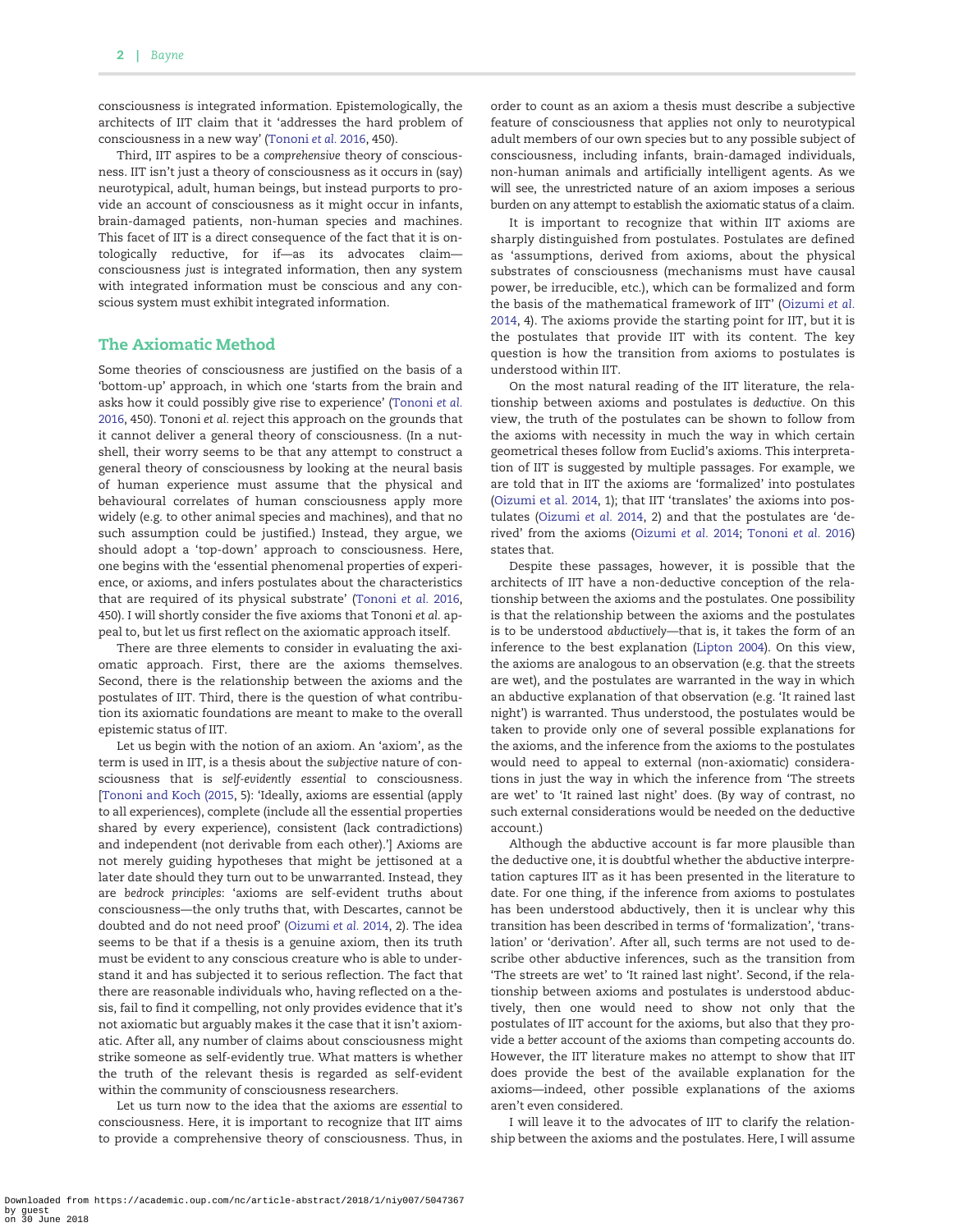only that this relationship is epistemic, and that the truth of the axioms is meant to provide robust (although perhaps not conclusive) evidence for IIT (i.e. for its postulates). (A third possibility is that the axioms should be understood as playing a merely heuristic role in IIT. On this view, there would be no evidential or justificatory relationship between the axioms and the postulates. But although this is a possible interpretation of IIT, as a reading of the IIT literature it is decidedly less plausible than either the deductive or abductive interpretations.)

The final piece in this puzzle concerns the impact of the axioms on the overall epistemic status of IIT. It seems evident that the axiomatic approach is meant to establish the truth of IIT. Although the architects of IIT do appeal to other, non-axiomatic sources of evidence—such as the fact that IIT purports to explain why the cerebral cortex is associated with consciousness in a way that the cerebellum is not (Tononi et al. 2016, 158) these sources of evidence are presented as having a secondary status when compared to the evidence provided by the axioms. And that attitude is entirely reasonable, given that the nature of the axiomatic approach. After all, if IIT does indeed follow (either deductively or abductively) from self-evident truths, then its epistemic credentials should be secure.

With these points in mind let us turn now to the axioms of IIT. Are they plausibly regarded as self-evident truths about the essential nature of consciousness?

## The Axioms of IIT

The latest incarnation of IIT appeals to five axioms (Oizumi et al. 2014). This section considers each axiom in turn, asking what it means, whether it is self-evident and whether it could constrain a theory of consciousness.

#### The axiom of intrinsic existence

Tononi and Koch (2015) explicate the axiom of intrinsic existence as follows:

Consciousness exists: my experience just is. Indeed, that my experience here and now exists—it is real or actual—is the only fact I am immediately and absolutely sure of, as Descartes realized four centuries ago. Moreover, my experience exists from its own intrinsic perspective, independent of external observers. (Tononi and Koch 2015, 5).

This passage suggests a number of claims. One claim is that consciousness exists as a genuine feature of the world—it is not an illusion, nor is it an explanatory fiction.

Is this claim axiomatic? Theorists who defend 'fictionalist' or 'illusionist' accounts of consciousness would certainly challenge it (Dennett 2016; Frankish 2016), as would those who suggest that consciousness might not be a genuine scientific kind (e.g. Allport 1988; Papineau 1993; Rey 2009; Irvine 2012). But let us grant that consciousness is real, and that this fact is selfevident. Does it follow that we have a genuine axiom here?

Perhaps, but an axiom will be useful only if it provides a substantive constraint on a theory of consciousness. What substantive constraint could this axiom impose? After all, any substantive theory of consciousness presupposes that consciousness is a genuine feature of the world—something that needs to be explained rather than explained away. The only accounts of consciousness that might fall foul of this constraint are certain versions of fictionalism or eliminativism, but the advocates of those views won't accept the axiom of intrinsic existence in the first place.

A second claim that is suggested by the passage reproduced above is that consciousness is an intrinsic property. On this view, an entity is conscious in virtue of the way that it itself, and nothing else, is. Although many scientists appear to regard this claim as self-evidently true, few philosophers do. According to externalist accounts of consciousness, an entity's conscious state is constitutively dependent on its history and/or relations to its environment (e.g. Dretske 1995; Hurley 1998; Lycan 2001; Byrne and Tye 2006). These 'externalist' accounts of consciousness are controversial, but they are certainly not self-evidently wrong and shouldn't be dismissed.

In sum, the so-called 'axiom of intrinsic existence' appears to be unable to provide a useful constraint on theories of consciousness. The claim that consciousness exists might indeed be axiomatic but it fails to impose a substantive constraint on theories of consciousness, while the claim that consciousness is a purely intrinsic property imposes a substantive constraint on theories of consciousness but isn't axiomatic.

#### The axiom of composition

Here is the axiom of composition:

The axiom of composition states that experience is structured, being composed of several phenomenal distinctions that exist within it. For example, within an experience, I may distinguish a piano, a blue colour, a book, countless spatial locations, and so on. (Tononi et al. 2016, 450.)

Although this axiom is prima facie compelling, a number of problems emerge on closer inspection.

Recall that the axioms of consciousness capture essential features of consciousness. Ordinary adult human experience contains multiple contents, but it is not obvious that the same can be said of all forms of experience. What about neonatal or meditative experience? What about the experience of simple organisms or artificial agents? The advocates of IIT face some particularly challenging questions here given their endorsement of panpsychism, and the claim that 'even a binary photodiode is not completely unconscious' (Tononi 2008, 236). If extremely simple entities can be conscious, why couldn't their experiences be unstructured?

Further, it is implausible to suppose that the mere existence of phenomenal differentiation could provide a useful constraint on theories of consciousness. After all, every extant theory of consciousness recognizes that consciousness contains phenomenal differentiation of various kinds. What they disagree about is the nature of that differentiation, how it is generated and how the explanation for one kind of differentiation is related to the explanation of other forms of phenomenal differentiation. But the axiom of composition says only that consciousness is differentiated, and this claim has no bearing on those debates.

Of course, one could use claims about phenomenal differentiation to impose a substantive constraint on a theory of consciousness. This approach has been employed by the advocates of the intermediate-level theory of consciousness, who argue that the contents of consciousness are restricted to 'intermediate-level' representations (e.g. Jackendoff 1987; Prinz 2011). Whether or not that view is compelling (see Bayne 2009; Hawley and Macpherson 2011; Kemmerer 2015; McClelland and Bayne 2016 for contrary views), the key point is that this constraint is very different from the constraint to which the architects of IIT appeal, for it is not advanced as a self-evident truth about all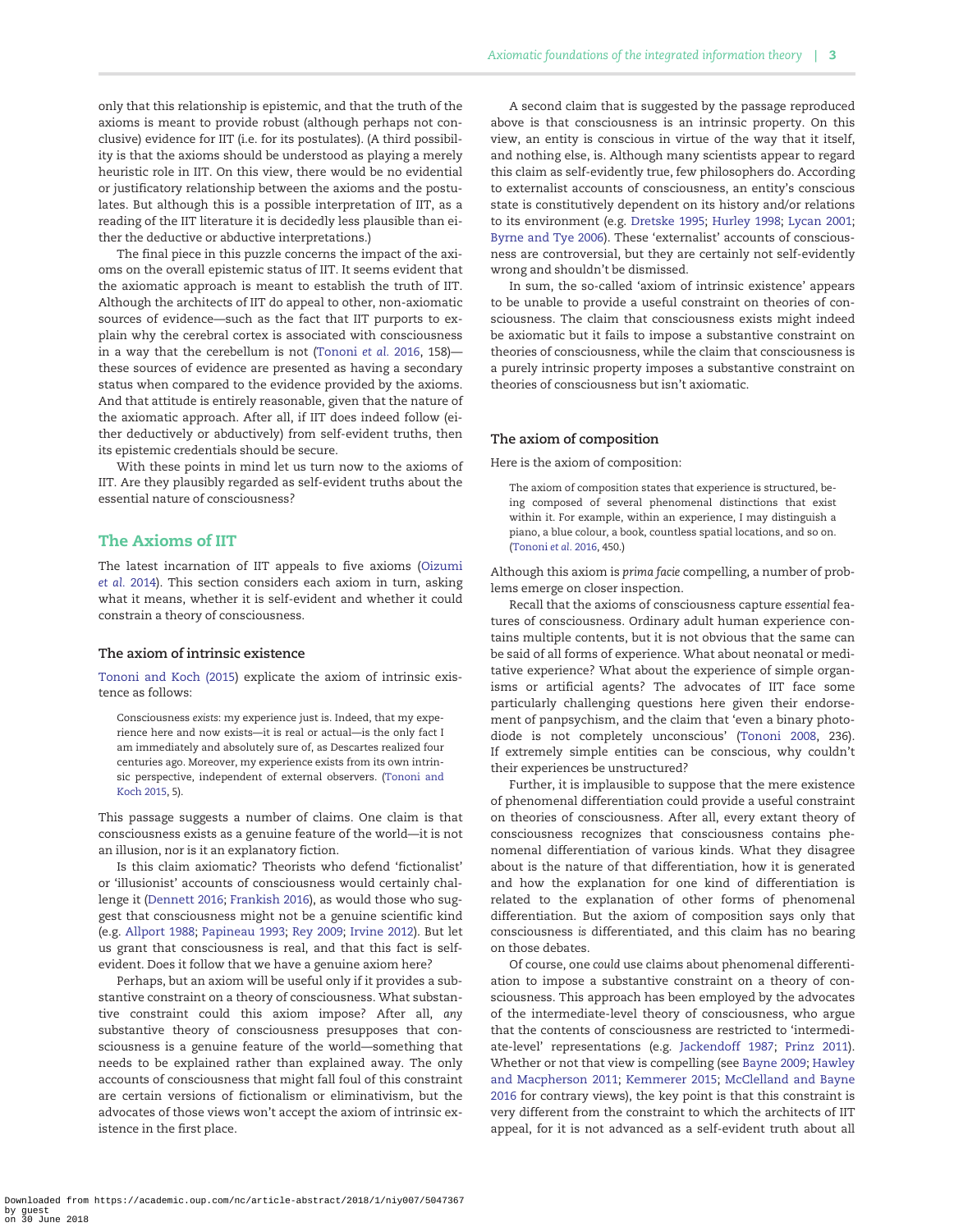possible experience but as an empirical claim about the structure of human experience.

In sum, ordinary human experience certainly involves phenomenal differentiation, but it is doubtful whether 'phenomenal composition' is an essential feature of consciousness. Even if it were, that claim would not place a substantive constraint on a general theory of consciousness.

#### The axiom of information

The axiom of information is one of the most puzzling of IIT's five axioms. Here is how Tononi and Koch introduce it:

Consciousness is specific: each experience is the particular way it is—it is composed of a specific set of specific phenomenal distinctions—thereby differing from other possible experiences (differentiation). Thus, an experience of pure darkness and silence is what it is because, among other things, it is not filled with light and sound, colours and shapes, there are no books, no blue books and so on. And being that way, it necessarily differs from a large number of alternative experiences I could have. Just consider all the frames of all possible movies: the associated visual percepts are but a small subset of all possible experiences. (Tononi and Koch 2015, 6; emphasis in original)

It is no doubt true that each experience 'is the particular way that it is', but the same can be said of any phenomenon (every toaster is the particular way that it is; every hamster is the particular way that it is; and so on). Tautologies may be selfevident but they illuminate nothing.

Perhaps progress can be made by considering Tononi's (2008) discussion of a photodiode. A photodiode registers the difference between a screen being off and it being switched on, but—Tononi claims—it lacks the capacity to experience light and dark. [But note that Tononi also claims that 'even a binary photodiode is not completely unconscious' (Tononi 2008, 236; see also Oizumi et al. 2014, 19).] What, he asks, is the key difference between organisms like us and the photodiode? The answer, he says, concerns the range of discriminations that you can make as opposed to the range of discriminations that the diode can make:

When the blank screen [of the photodiode] turns on, the mechanism in the photodiode tells the detector that the current from the sensor is above rather than below the threshold, so it reports 'light.' In performing this discrimination between two alternatives, the detector in the photodiode generates  $log2(2)$   $-$  1 bit of information. When you see the blank screen turn on, on the other hand the situation is quite different. Though you may think you are performing the same discrimination between light and dark as the photodiode, you are in fact discriminating among a much larger number of alternatives, thereby generating many more bits of information. This is easy to see. Just imagine that, instead of turning light and dark, the screen were to turn red, then green, then blue, and then display, one after the other, every frame from every movie that was ever produced. The photodiode, inevitably, would go on signaling whether the amount of light for each frame is above or below its threshold: to a photodiode, things can only be one of two ways, so when it reports 'light', it really means just 'this way' versus 'that way'. For you, however, a light screen is different not only from a dark screen, but from a multitude of other images, so when you say 'light', it really means this specific way versus countless other ways, such as a red screen, a green screen, a blue screen, this movie frame, that movie frame, and so on for every movie frame (not to mention for a sound, smell, thought, or any combination of the above). ... According to the IIT, it is all this added meaning, provided implicitly by how we discriminate pure light from all these alternatives, that increases the level of consciousness. .... [IIT] says that the more specifically one's mechanisms discriminate between what pure light is and what it is not (the more they specify what light means), the more one is conscious of it. (Tononi 2008, 217–8)

A number of claims are suggested by this passage. One claim is this:

 $INFORMATION<sup>1</sup>:$  A creature's level of consciousness is a function of the range of discriminations that it can make.

Whatever plausibility INFORMATION<sup>1</sup> might have in its own right, it doesn't provide us with a possible interpretation of the axiom of information, for  $MN$ FORMATION<sup>1</sup> is a claim about what it is for an entity to have a certain level of consciousness whereas what we need here is a claim about the essential features of consciousness per se. So, we will leave  $M$ <sup>1</sup> to one side.

A second interpretation of the axiom of information is this:

INFORMATION<sup>2</sup>: The capacity to have a conscious content (e.g. that the light is on) requires the capacity to have a range of conscious contents.

INFORMATION2 captures the idea that the contents of consciousness are holistic. They cannot exist as singletons but occur only in the context of bundles of such capacities.

The idea that conscious capacities occur only as bundles is certainly attractive. However, there are serious difficulties involved in spelling this idea out in a manner that is both precise and plausible. The main problem with  $N$ <sup>2</sup> is that in order to generate a truth-evaluable thesis more must be said about the 'range' of capacities that is required for consciousness of any one content. Tononi himself seems to think that a very broad range of capacities is required: 'For you, the light screen is different not only from a dark screen, but from a multitude of other images, so when you say "light," it really means this specific way versus countless other ways, such as a red screen, a green screen, a blue screen, this movie frame, that movie frame, and so on for every movie frame (not to mention for a sound, smell, thought, or any combination of the above).' Taken literally, these comments entail an implausible form of holism about consciousness, for one can experience a screen as light without having the capacity to experience 'a red screen, a green screen, a blue screen, this movie frame, that movie frame, and so on for every movie frame'. After all, individuals suffering from achromatopsia have lost the capacity to experience colours, but they retain the capacity to experience luminance (motion, figure, etc.). If  $INFORMATION<sup>2</sup>$  is to be at all plausible then the range of representational capacities that it appeals to must be constrained, but it is unclear what form such constraints might take or how they might be motivated. One might also ask whether  $INFORMATION<sup>2</sup>$  is consistent with the commitment to panpsychism that the advocates of IIT share. There certainly seems to be a tension between thinking that (say) a diode can have some level of consciousness and thinking that being conscious requires the capacity to have a wide range of contents in consciousness.

A third interpretation of this axiom views it as a form of conceptual role semantics, an account that equates the content of a representation with its causal, functional or inferential role (e.g. Loar 1981; Harman 1982; Block 1986). Here is one version of this idea:

INFORMATION<sup>3</sup>: The content of any one state of a conscious system is determined solely by the causal, inferential or functional relations that it bears to every other state of the system.

Whether or not INFORMATION<sup>3</sup> captures what the advocates of IIT mean by 'the axiom of information', there is good reason to think that they would endorse it (or at least something very much like it). Is  $INFORMATION<sup>3</sup> axiomatic?$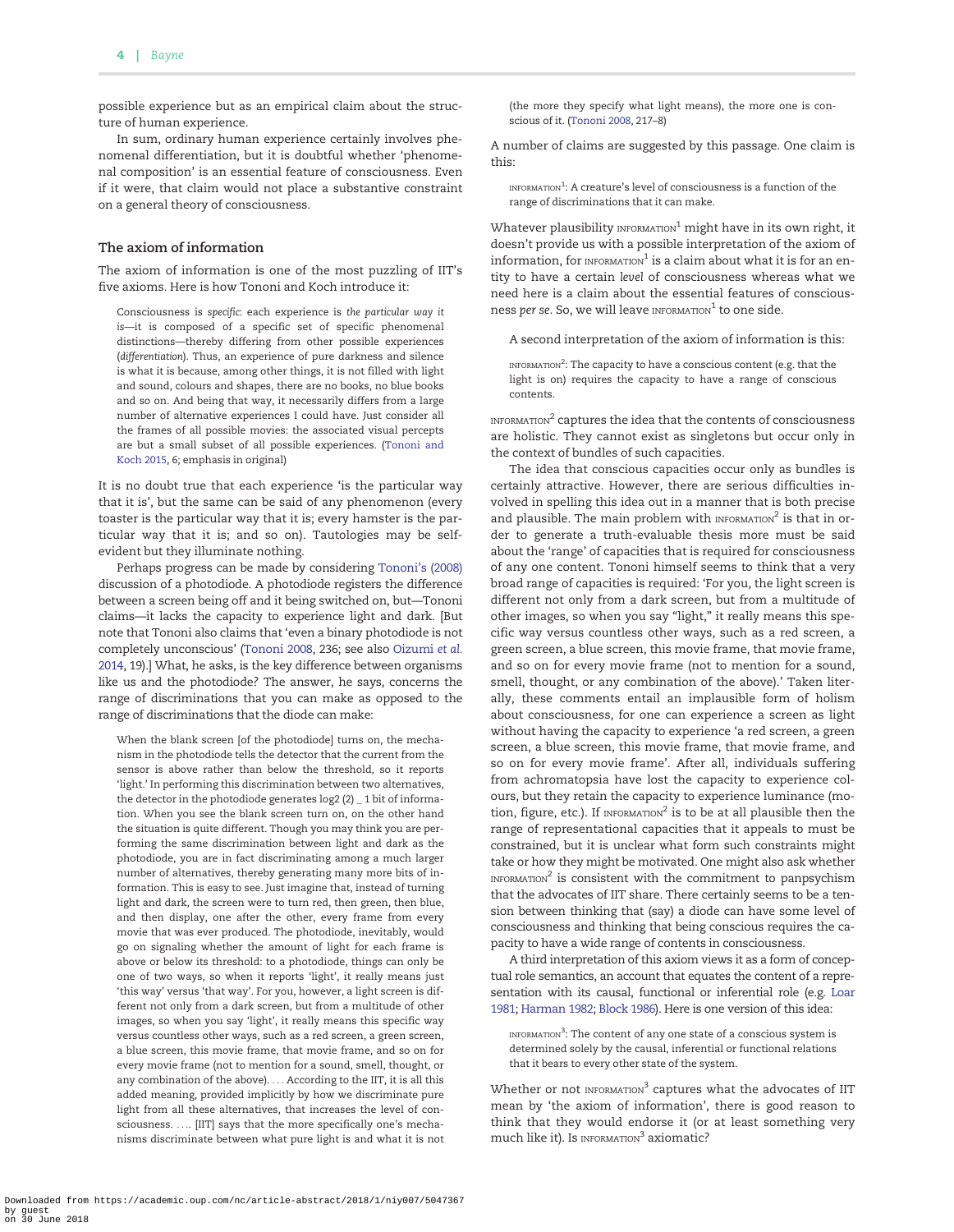That is highly unlikely, for even if  $N$ FORMATION<sup>3</sup> is true its truth is hardly self-evident. Conceptual role semantics is only one of many accounts of content, and it is very far from being the most influential account of content (see Loewer 1997). Its minority status is well justified, for there are many problems with it. One problem is that it entails that no two people can share any one content (or concept) unless they share all of their contents (or concepts). Not only is that implication deeply implausible in its own right, it is also at odds with the practice of consciousness science, which assumes that individuals with very different experiences can have certain contents in common.

In sum, the interpretations of the axiom of information that are plausibly regarded as axiomatic fail to impose a substantive constraint on consciousness, whereas the interpretations of this axiom that impose a substantive constraint on consciousness are not plausibly regarded as axiomatic.

#### The axiom of integration

Here is the axiom of integration:

The axiom of integration states that experience is unitary, meaning that it is composed of a set of phenomenal distinctions, bound together in various ways, that is irreducible to noninterdependent subsets. (Tononi et al. 2016, 452)

The architects of IIT do not provide an analysis of what it is for experience to be unitary, nor do they say what it is for consciousness to be 'irreducible to non-interdependent subsets'. They do, however, provide examples of the kind of unity in which they are interested: the experience of a whole visual scene cannot be subdivided into independent experiences of the left and right sides of the visual field (Tononi et al. 2016, 452); the experience of the word 'SONO' written in the middle of a blank page is irreducible to an experience of the word 'SO' on one's right and an experience of the word 'NO' on one's left (Oizumi et al. 2014, 3) and the experience of seeing a red triangle is irreducible to seeing a triangle and an experience of seeing redness (Oizumi et al. 2014, 3).

These examples suggest that the axiom of integration concerns representational unity (Bayne and Chalmers 2003; Bayne 2010). Two experiences ( $e^{1}$ ,  $e^{2}$ ) are representationally unified if (and only if) they occur as components of a complex experience whose content cannot be identified with the conjunction of the contents of  $e^1$  and  $e^2$ . For example, the experience of a word as a token of 'SONO' cannot be identified with a conjunction of an experience of 'SO' and an experience of 'NO', for it is coherent to suppose that one could have experiences of 'SO' and 'NO' without representing the whole stimulus as the word 'SONO'.

In order for representational unity to form the basis of an axiom, it must figure in a truth-evaluable thesis. The following is an example of what such a thesis might look like:

 $\textsc{interior}^1$ : Necessarily, any two experiences that are had by the same subject of experience at the same time are representationally unified with each other.

Is  $INTEGRATION<sup>1</sup>$  axiomatic? That seems unlikely. Although representational unity is indeed a common feature of consciousness, there are pathologies of consciousness in which it breaks down. For example, in associative agnosia, patients experience the individual features and parts of objects but fail to synthesize those features and parts into an integrated percept (Humphreys and Riddoch 1987; Farah 2004). There are also counter-examples to INTEGRATION<sup>1</sup> in ordinary experience. For example, one can hear

birdsong and feel a dull pain in one's calves without these two experiences being representationally unified with each other. Nor is there anything unusual about these experiences: many of the experiences that co-occur within one's stream of consciousness are not representationally unified with each other. And even if the contents of human experience were always mutually representationally unified, what reason is there to think that this kind of unity is an essential feature of consciousness?

A second interpretation of the axiom of integration appeals to what Dainton (2000) calls 'gestalt unity'. Two experiences are gestalt unified when they require each other's presence even though there are no entailment relations between their contents. Thus, an experience of birdsong would be gestalt unified with a pain experience if and only if it is the case that the existence of the pain demands the existence of the birdsong and vice-versa, even though the content of neither experience entails the content of the other.

Gestalt unity suggests the following version of the axiom of integration:

INTEGRATION<sup>2</sup>: Every phenomenal content ('distinction') that occurs within a subject's overall conscious state is gestalt unified with every other phenomenal content ('distinction') that occurs within it.

Although INTEGRATION<sup>2</sup> may do a better job of capturing this axiom than  $INTEGRATION<sup>1</sup>$  does, it too is implausible. The problem with  $INTEGRATION<sup>2</sup>$  is that it makes the relations between any two unified experiences necessary, and that entails that no two individuals could share any kind of experience unless they share all of their experiences. This claim is not only prima facie implausible, it is also at odds with the practice of consciousness science. Researchers studying (e.g.) shape perception invariably assume that two subjects can experience the same shape even if they are in very different mood states (for example). Gestalt unity is at best a rare phenomenon: it is not even essential to human experience let alone all possible forms of experience.

A third interpretation of the axiom of integration focuses on the relationship between particular experiences. Distinguish two views of the structure of consciousness: phenomenal atomism and phenomenal holism (Bayne 2010; Bayne 2014). According to the phenomenal atomist, complex experiences (such as the one that captures what it is like to be you right now) are constructed from sets of simpler experiences. To take a very crude example, your current experience might be built up out of (say) a visual experience of this article, an experience of one's body as having a certain position in space and a background mood phenomenology. Atomists treat these experiences (or at any rate something akin to them) as the building blocks of complex experiences. They take a subject's overall phenomenology to be generated by 'gluing' these building blocks together in various ways, perhaps by means of relations of 'co-consciousness' [also known as 'phenomenal unity' (Bayne 2001)].

Holists, in contrast, regard the subject's overall conscious experience as the basic unit of consciousness. On this view, although there is phenomenal differentiation within one's overall conscious experience (e.g. a visual experience, an experience of one's body, a mood experience), this differentiation doesn't demarcate independent units of consciousness, and thus there is no need for any kind of 'glue' that might bind these units together.

Whether or not phenomenal holism captures what the architects of IIT have in mind, it certainly represents a possible interpretation of the claim that consciousness is 'irreducible to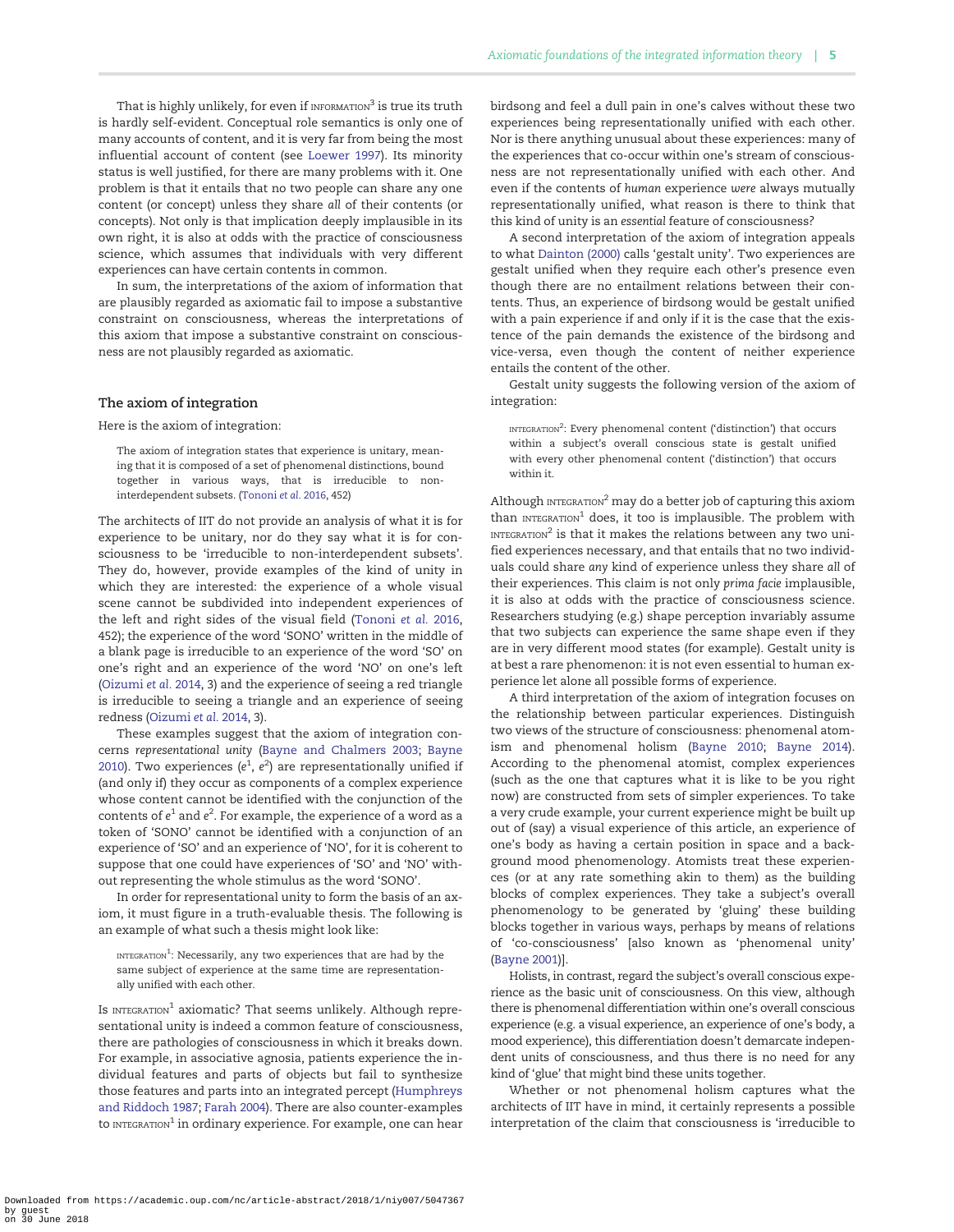non-interdependent subsets of experience'. In light of this, we might consider a third interpretation of this axiom:

INTEGRATION<sup>3</sup>: No experience can be built up out of simpler experiences.

Although I myself have argued in favour of a restricted form of phenomenal holism (Bayne 2010; Bayne 2014), it seems unlikely to me that  $NTEGRATION<sup>3</sup>$  could qualify as an axiom of consciousness.

There are two problems with treating  $M$ <sup>3</sup> as axiomatic, each of them fatal. Firstly, the contrast between phenomenal holism and phenomenal atomism is not manifest from the subjective point of view, for one has no first-person access to the underlying causal structure of consciousness. The atomism and the holist can each allow that ordinary human experience includes a 'number of phenomenal distinctions that are bound together in various ways', it's just that they give different explanations for this fact. The atomist regards at least some of these distinctions as involving distinct experiences that are bound together by a genuine relation, whereas the holist regards these distinctions as merely differences in content and the binding relation as merely nominal. Second, even if phenomenal holism is true of us, there is no reason to think that it captures an essential feature of consciousness.

Again, we have failed to find a thesis about the essential nature of consciousness that is both self-evidently true and that also provides a substantive constraint on theories of consciousness.

#### The axiom of exclusion

The fifth and final axiom is the axiom of exclusion:

Consciousness is definite, in content and spatio-temporal grain: each experience has the set of phenomenal distinctions it has, neither less (a subset) nor more (a superset), and it flows at the speed it flows, neither faster nor slower. Thus, the experience I am having is of seeing a body on a bed in a bedroom, a bookcase with books, one of which is a blue book, but I am not having an experience with less content—say, one lacking the phenomenal distinction blue/not blue, or coloured/not coloured; nor am I having an experience with more content—say, one endowed with the additional phenomenal distinction high/low blood pressure. Similarly, my experience flows at a particular speed—each experience encompassing a hundred milliseconds or so—but I am not having experience that encompasses just a few milliseconds or instead minutes or hours. (Tononi and Koch 2015, 6)

Let us begin with the claim that the contents of consciousness are 'definite'. The central question here is whether Tononi et al. take the 'definiteness' of conscious content to rule out the possibility of vagueness.

Presentations of the axiom of exclusion contain no explicit commitment to the idea that vague contents are impossible. Instead, their only explicit commitment is to the idea that certain contents are determinately present in one's experience (e.g. seeing a body on a bed in a bedroom) and certain contents are determinately not present in one's experience (e.g. having high/low blood pressure). That claim, of course, is consistent with the possibility that certain contents that are neither determinately present nor determinately not present. (Compare: some people are determinately short, some people are determinately tall and some people are neither determinately short nor determinately tall.) But if the axiom of exclusion is understood in this manner, then it is unclear what constraints it places on a theory of consciousness, for every theory of consciousness holds that some contents are determinately present in experience and some contents are determinately not present in experience.

But let us suppose, if only for the sake of argument, that the axiom of exclusion is intended to rule out the possibility of vagueness in the contents of consciousness. Would that claim be axiomatic? No. Although some theorists have argued on a priori grounds that consciousness is not vague (e.g. Antony 2006, 2008; Simon 2017), that view is controversial and is rejected by a number of other theorists (e.g. Papineau 1993; Tye 1996). Moreover, even if consciousness itself cannot be vague, it doesn't follow that the contents of consciousness cannot be vague. And indeed, there is every reason to think that consciousness can have vague contents. Consider an experience of a striped tiger. Does this experience represent the tiger as having a precise number of visible stripes—say, 78? Possibly; but it is prima facie more plausible to suppose that one's visual experience contains some indeterminacy in how many stripes it represents the tiger as having. It is doubtful whether there is any plausible version of the axiom of exclusion that focuses on the contents of consciousness.

Let us turn now to the claim that the 'duration of the instant of consciousness is also definite, ranging from a few tens of milliseconds to a few hundred milliseconds'. The temporal structure of consciousness certainly provides the science of consciousness with an important source of constraints for theory building. But is it plausible to view those constraints through the lens of the axiomatic approach? I don't think so.

There are two main problems here. The first concerns the content of the alleged constraint. Suppose that an 'instant of consciousness' (whatever exactly that means) has a particular duration ('D') irrespective of the kind of creature in question or its state of consciousness. If that were the case, then we might begin to suspect that D was an essential feature of consciousness, and something that ought to be regarded as such by any plausible theory of consciousness. But we have no reason to think that there is a particular duration that characterizes consciousness in all kinds of creatures and all kinds of conscious states. Indeed, immediately after claiming that the duration of an instant of consciousness is 'definite', Tononi et al. go on to say that this duration ranges from 'a few tens of milliseconds to a few hundred milliseconds'. In other words, the architects of IIT themselves regard the duration of consciousness as variable. But if that is the case, then what kind of constraint could the axiom of exclusion place on a theory of consciousness?

The second problem here concerns what is meant by 'an instant of consciousness', and whether this is something to which we might have reliable, first-person, access. One problem here is that there are good reasons to think that we have direct access only to the temporal relations between the contents of consciousness, and that first-person access to the temporal properties of conscious experiences themselves is indirect and inferential, mediated by our access to the temporal relations between their contents (see e.g. Dennett 1991; Dennett and Kinsbourne 1992). Further, our capacity to determine the fine-grained temporal relations between events is notoriously poor, and thus there is no reason to regard our judgments about the duration of an instant of consciousness as 'self-evident' or 'indubitable' (see e.g. Stone et al. 2001; Haggard et al. 2002; Spence and Parise 2010).

Let us take stock. It has proven very difficult to identify theses that could play the role that IIT requires of its axioms. Some theses that are advanced as axioms arguably qualify as self-evident truths about the essential features of consciousness but they fail to provide substantive constraints on a theory of consciousness,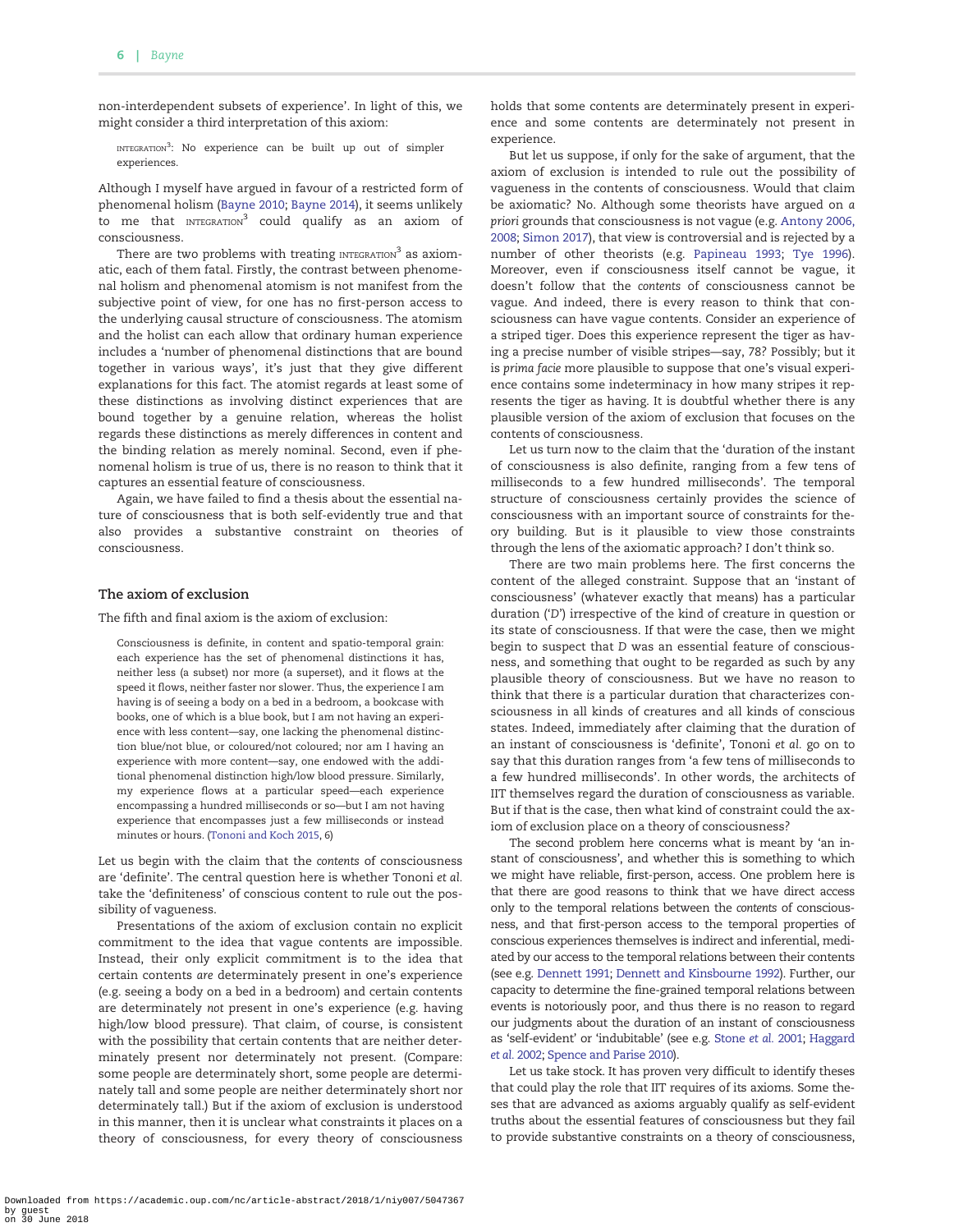whereas other theses might provide substantive constraints on a theory of consciousness but are not plausibly regarded as selfevident truths about the essential features of consciousness. In short, the axiomatic foundations of IIT are shaky.

## From the Axiomatic Approach to the Natural Kind Approach

Let us take a step back from the details of IIT itself and consider the viability of the axiomatic approach itself. There are good reasons to think that the axiomatic method is not well-suited to the study of consciousness. Axiomatic methods are most closely associated with mathematics and logic, and one will not find any mention of them in accounts of explanation in the mechanical or life sciences (Cummins 1985; Bechtel 2007; Craver 2007). Thus, to the extent that one is attracted to the idea that the study of consciousness has its natural home in neuroscience or psychology, one ought to be sceptical of the axiomatic approach.

Second, it is debatable whether there are any (non-trivial) essential, subjective properties of consciousness (over and above the fact that there is 'something it is like' to be in a specific type of conscious state). And even if consciousness does have essential features, it is not clear that we have the capacity to identify them. After all, the only form of consciousness to which we have direct access is our own. We don't have direct access to all forms of human consciousness, let alone the kind of consciousness that characterizes non-human species or machines.

But if the axiomatic approach is ill-suited to the science of consciousness how then should we proceed? This is a tough question, and a through response to it deserves a paper of its own. Here, I have space only to sketch one alternative to the axiomatic approach—the natural kind approach (Shea and Bayne 2010; Shea 2012; see also Seth et al. 2008; Peterson 2016).

The natural kind approach proceeds by treating consciousness as a natural kind, akin to gold, water or hepatitis. One begins with the various signs (markers; symptoms) with which it is associated and then attempts to discover how those signs cluster together. Having identified such clusters, one then searches for the underlying mechanism(s) that accounts for them. Once one has identified these mechanisms, one is then able to determine the distribution of consciousness and perhaps provide some kind of explanation of it. In the case of hepatitis, pursuing the natural kind approach led to the identification of certain viruses, the presence of which explains why the signs that were pre-theoretically associated with hepatitis cluster together in the ways that they do (Seeff 2009). Having found these viruses, we can now use tests for their presence to determine the distribution of hepatitis in a population.

There are a number of important points of contrast between the axiomatic approach and the natural kind approach. Firstly, the axiomatic approach is concerned only with features of the target phenomenon that are (putatively) essential to it, whereas the natural kind approach is concerned both with (putatively) essential features and with features that are merely associated with the target phenomenon. Consider those domains in which the natural kind approach has been very successful, such as the study of disease. Many of the signs and symptoms of a disease are not essential to it, and yet the interrogation of such signs and symptoms often makes an invaluable contribution towards understanding its nature. Indeed, the fact that there are certain conditions in which the typical signs of consciousness appear to dissociate from each other can itself be a useful data point when it comes to the search for underlying mechanisms. Secondly, the natural kind approach does not restrict itself to the phenomenological dimensions of consciousness in the way that the axiomatic approach does, but considers also the relationship between consciousness and other psychological states and capacities, such as attention, working memory, introspective accessibility and the intentional control of behaviour.

Rather than begin with the search for self-evident truths about the essential, phenomenological features of consciousness (as the axiomatic approach does), the natural kind approach recommends that we begin by looking for clusters between the various signs of consciousness and then try to explain why those clusters obtain. Whether or not the natural kind approach is able to address the hard problem of consciousness (Chalmers 1996), it is a recognized approach to explanation in the biological sciences, and would appear to fit the science of consciousness far better than the axiomatic approach does.

Would it be possible to develop IIT within the framework of the natural kind approach? I don't see why not. Even if the socalled 'axioms' that Tononi et al. appeal to fail to qualify as genuine axioms, the features of consciousness to which they appeal could still play a vital role within the context of the natural kind approach. For example, any account of consciousness needs to explain why human consciousness is typically unified in the various ways that it is. The fact that IIT appears to have a very natural explanation for this fact is surely a mark in its favour, especially when one considers that many theories of consciousness make no attempt at all to account for it.

### Funding

This article was written with the help of an Australian Research Council Future Fellowship (FT 150100266) and the support of the Canadian Institute for Advanced Research (CIFAR). I have also benefitted from comments by David Chalmers, Daniel Mathews, Anil Seth, Giulio Tononi, Nao Tsuchiya, and three referees for this journal. Supplementary data is available on request.

#### References

- Allport A. What concept of consciousness? In Marcel A, Bisiach E (eds), Consciousness in Contemporary Science. Oxford: OUP, 1988, 159–82.
- Antony M. Vagueness and the metaphysics of consciousness. Philos Stud 2006;128:515–38.
- Antony M. Are our concepts conscious state and conscious creature vague? Erkenntnis 2008;68:239–63.
- Bayne T. Co-consciousness. J Consciousness Studies 2001;8:79–92.
- Bayne T. The multisensory nature of perceptual consciousness. In Bennett W and Hill C (eds), Sensory Integration and the Unity of Consciousness. Cambridge, MA: MIT Press, 2014, 15–36.
- Bayne T. Perception and the reach of phenomenal content. Philos Q 2009;59:385–404.
- Bayne T. The Unity of Consciousness. Oxford: Oxford University Press, 2010.
- Bayne T, Chalmers D. What is the unity of consciousness? In Cleeremans A (ed.), The Unity of Consciousness. Oxford: Oxford University Press, 2003, 23–58.
- Bechtel W. Mental Mechanisms: Philosophical Perspectives on Cognitive Neuroscience. New Jersey: Lawrence Erlbaum, 2007.
- Block N. Advertisement for a semantics in psychology. In French P, Uehling T, Wettstein H (eds), Midwest Studies in Philosophy, Vol. 10. Studies in the Philosophy of Mind. Minneapolis, MN: University of Minnesota Press, 1986, 615–78.